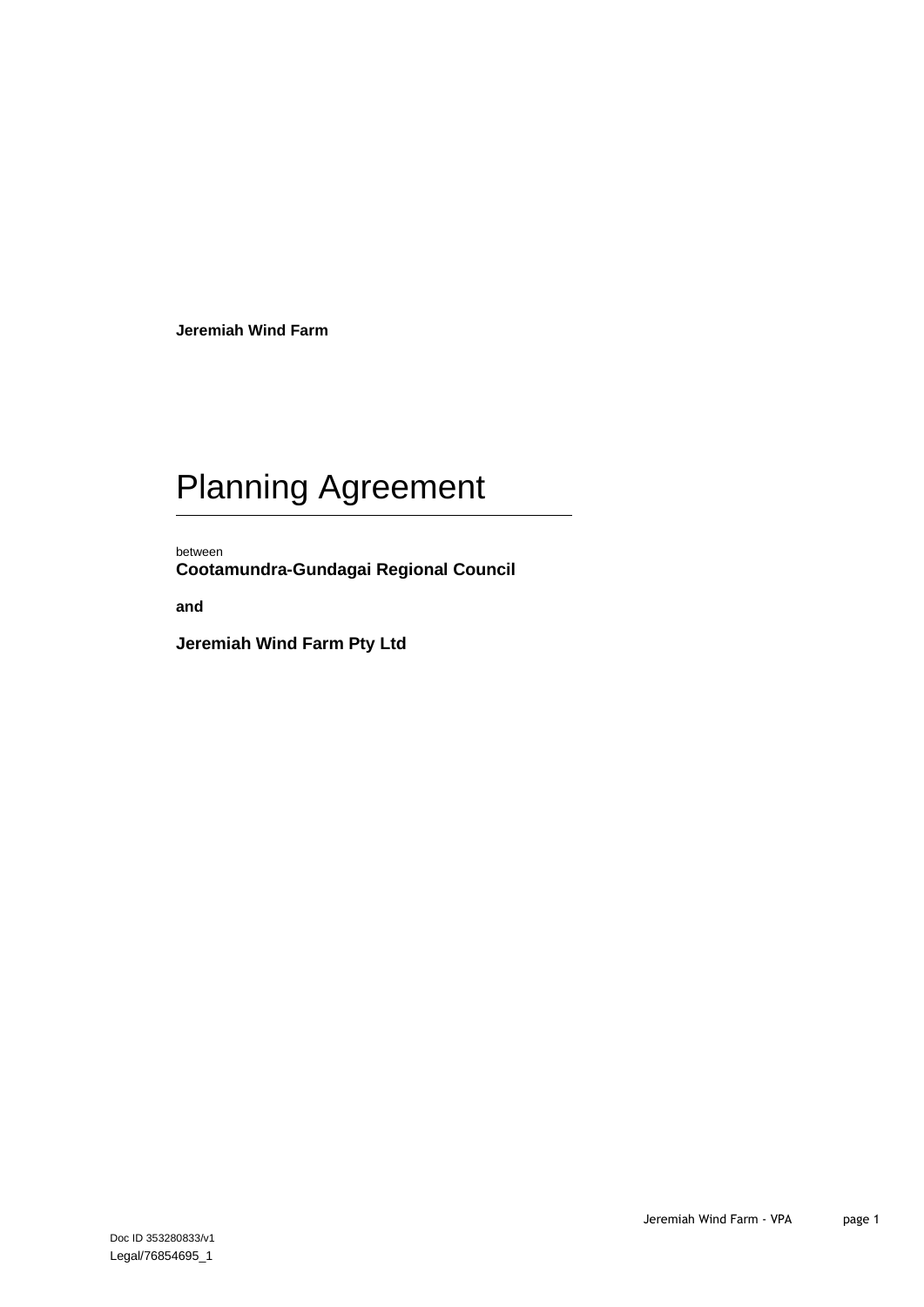## Contents

## Table of contents

| 1  | 1.1<br>1.2                                           | <b>Definitions and interpretation</b>                                                   | 2  |
|----|------------------------------------------------------|-----------------------------------------------------------------------------------------|----|
| 2  |                                                      | <b>Planning Agreement</b>                                                               | 6  |
| 3  |                                                      | <b>Application of this agreement</b>                                                    | 6  |
| 4  |                                                      | <b>Operation of this agreement</b>                                                      | 6  |
| 5  | <b>Payment of the Monetary Contribution</b>          |                                                                                         | 6  |
|    | 5.1<br>5.2                                           |                                                                                         |    |
| 6  |                                                      | <b>Community Enhancement Fund</b>                                                       | 7  |
|    | 6.1<br>6.2<br>6.3<br>6.4<br>6.5<br>6.6               |                                                                                         |    |
| 7  |                                                      | Application of sections 7.11 and 7.12 of the EP&A Act 1979 to the<br><b>Development</b> | 10 |
| 8  |                                                      | <b>No Registration</b>                                                                  | 10 |
| 9  |                                                      | Disposal by the Company of its interest in the Development                              | 10 |
| 10 | No fetter                                            |                                                                                         | 11 |
| 11 |                                                      | <b>Dispute Resolution</b>                                                               | 11 |
|    | 11.1<br>11.2<br>11.3<br>11.5<br>11.6<br>11.7<br>11.8 |                                                                                         |    |
|    | <b>GST</b>                                           |                                                                                         | 13 |
|    | 12.1<br>12.2<br>12.3<br>12.4                         |                                                                                         | 13 |
| 13 | <b>General</b>                                       |                                                                                         | 14 |
|    |                                                      |                                                                                         |    |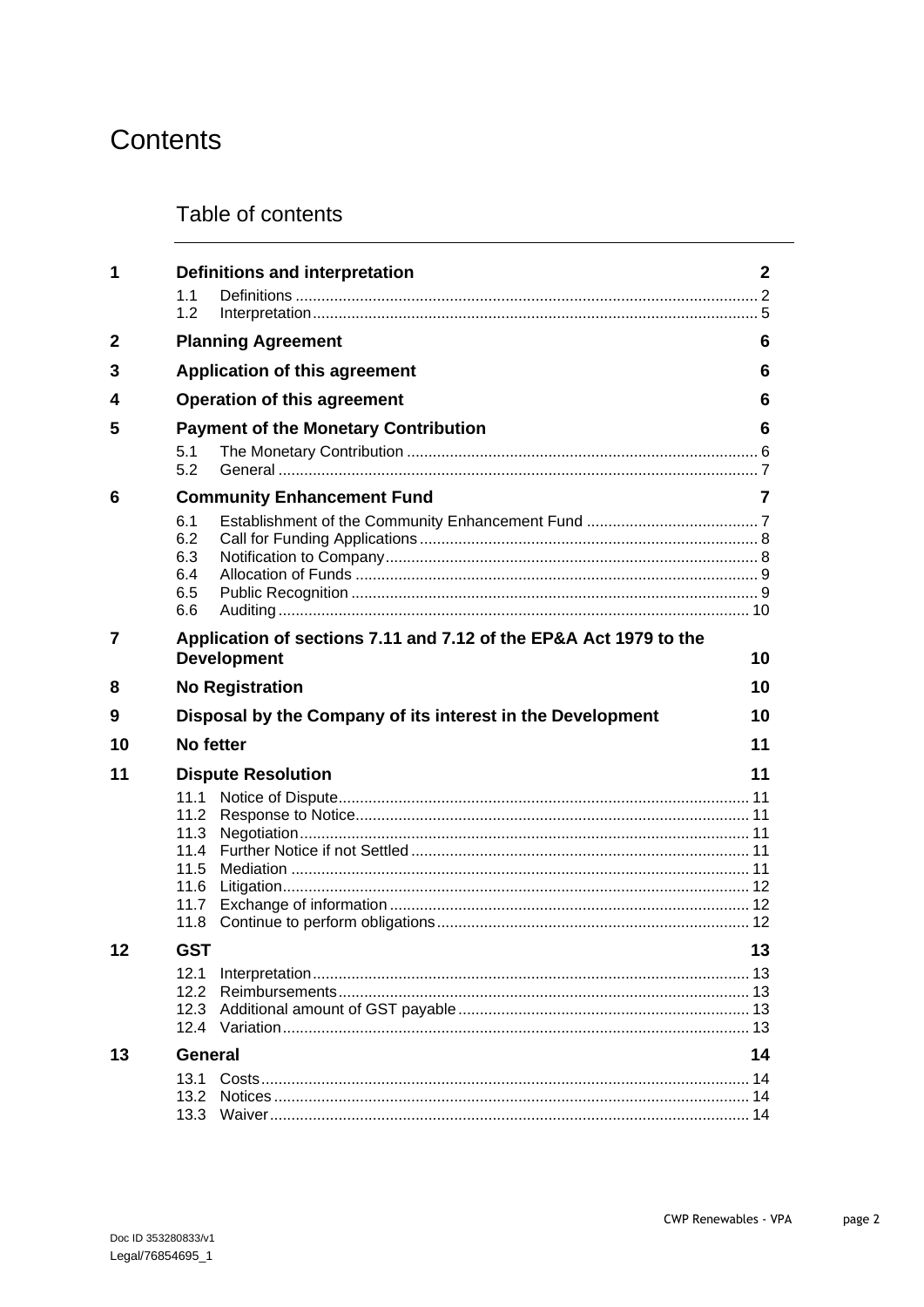| <b>Schedule 1: Notice Details</b> |  |
|-----------------------------------|--|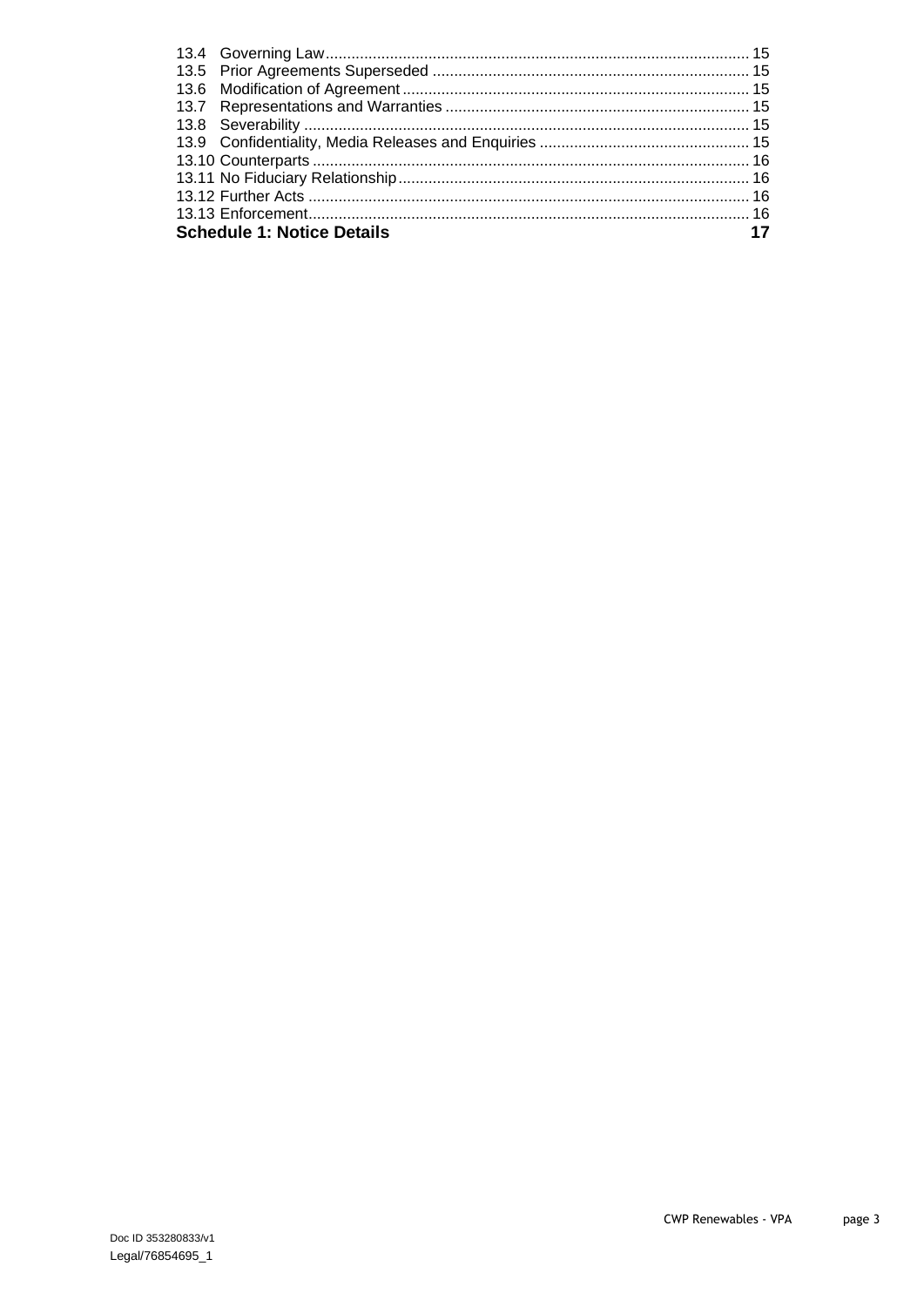## Planning Agreement

#### **Date**  18/02/2022

| <b>Between the parties</b>          |                                                                                                                                                                                                                                                      |  |
|-------------------------------------|------------------------------------------------------------------------------------------------------------------------------------------------------------------------------------------------------------------------------------------------------|--|
|                                     | Cootamundra-Gundagai Regional Council<br>IABN 46 211 642 339<br>lof PO Box 420 Cootamundra NSW 2590<br>(Council)                                                                                                                                     |  |
|                                     | Jeremiah Wind Farm Pty Ltd<br>ABN 633 467 535<br>of Suite 1.01, Level 1, 17 Moore Street Canberra ACT 2601<br>(Company)                                                                                                                              |  |
| <b>Recitals</b>                     | The Company has agreed to pay Monetary<br>$\mathbf{1}$<br>Contributions in relation to the Jeremiah Wind Farm to<br>the Council's Community Enhancement Fund on the<br>terms of this agreement.                                                      |  |
|                                     | 2 The Council agrees to be the custodian of the Monetary<br>Contributions paid by the Company to the Community<br>Enhancement Fund and to distribute and expend the<br>funds in the Community Enhancement Fund in<br>accordance with this agreement. |  |
|                                     | The Company has lodged the Jeremiah Wind Farm<br>3<br>Development Application.                                                                                                                                                                       |  |
| <b>Now it is agreed as follows:</b> |                                                                                                                                                                                                                                                      |  |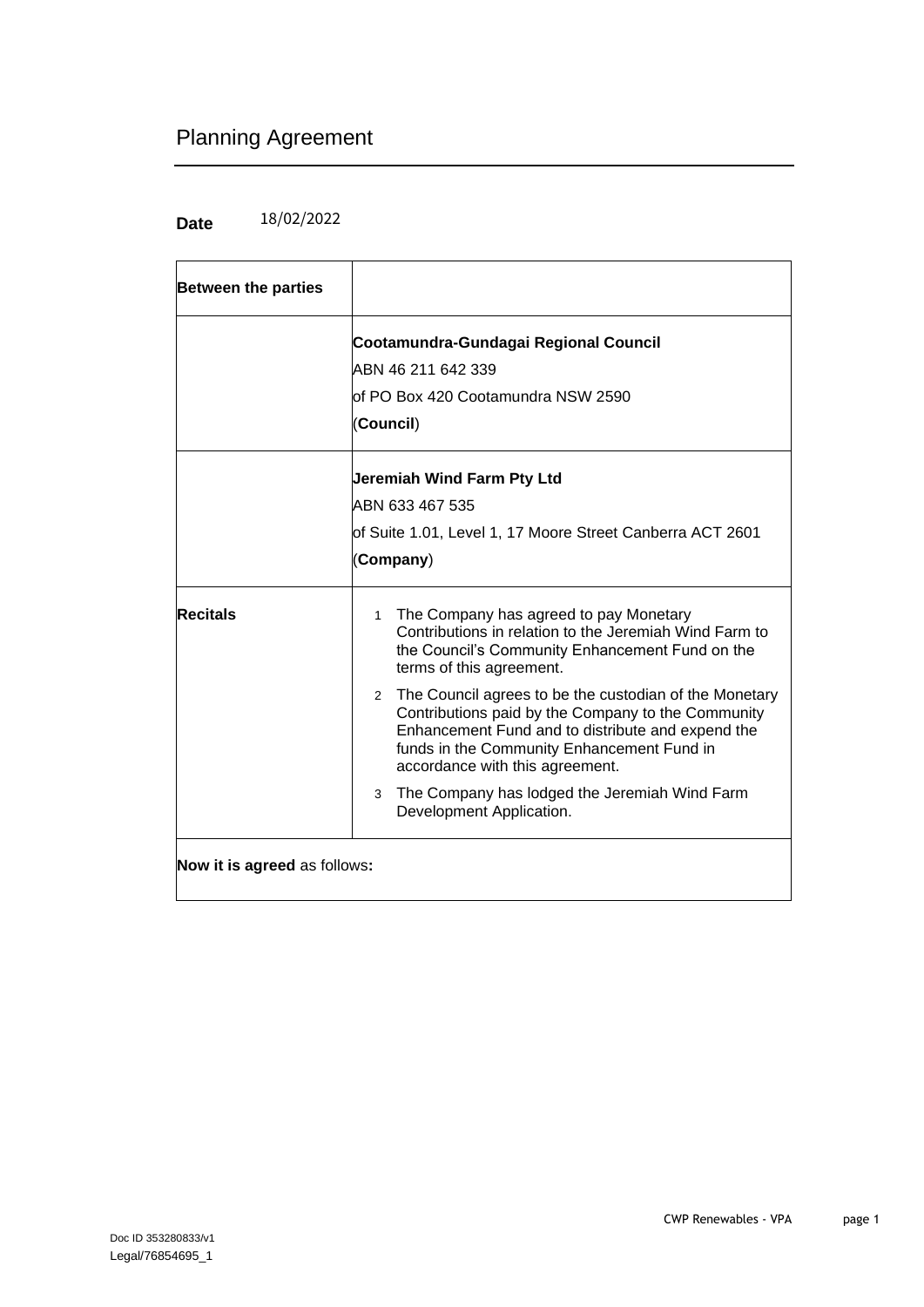## 1 Definitions and interpretation

## **1.1 Definitions**

The meanings of the terms used in this agreement are set out below.

| Term                                                                                                                                            | <b>Meaning</b><br>each Local Project for whatever purpose approved for<br>funding from the Community Enhancement Fund in<br>accordance with this agreement.   |  |
|-------------------------------------------------------------------------------------------------------------------------------------------------|---------------------------------------------------------------------------------------------------------------------------------------------------------------|--|
| <b>Approved Local</b><br><b>Projects</b>                                                                                                        |                                                                                                                                                               |  |
| <b>Auditor</b>                                                                                                                                  | an appropriately qualified auditor appointed by the Council.                                                                                                  |  |
| <b>Committee</b>                                                                                                                                | the committee established to administer the Community<br>Enhancement Fund in accordance with section 355 of the<br>Local Government Act 1993 and, comprising: |  |
|                                                                                                                                                 | the Mayor and 2 Councillor Delegates;                                                                                                                         |  |
|                                                                                                                                                 | the General Manager or delegate of the Council;<br>$\bullet$                                                                                                  |  |
|                                                                                                                                                 | up to 2 community representatives from the Adjungbilly<br>$\bullet$<br>area who do not own any of the Jeremiah Wind Farm<br>Land; and                         |  |
|                                                                                                                                                 | community representative from the LGA who does not<br>own any of the Jeremiah Land; and                                                                       |  |
|                                                                                                                                                 | a representative appointed by the Company.                                                                                                                    |  |
| <b>Committee Charter</b>                                                                                                                        | the charter governing aspects of the governance of the<br>Committee, as modified from time to time, contained in<br>Schedule 2 of this agreement.             |  |
| <b>Community</b><br>the fund to be established by the Council and administered<br><b>Enhancement Fund</b><br>in accordance with this agreement. |                                                                                                                                                               |  |
| <b>Construction</b>                                                                                                                             | as defined in the Jeremiah Wind Farm Development<br>Consent.                                                                                                  |  |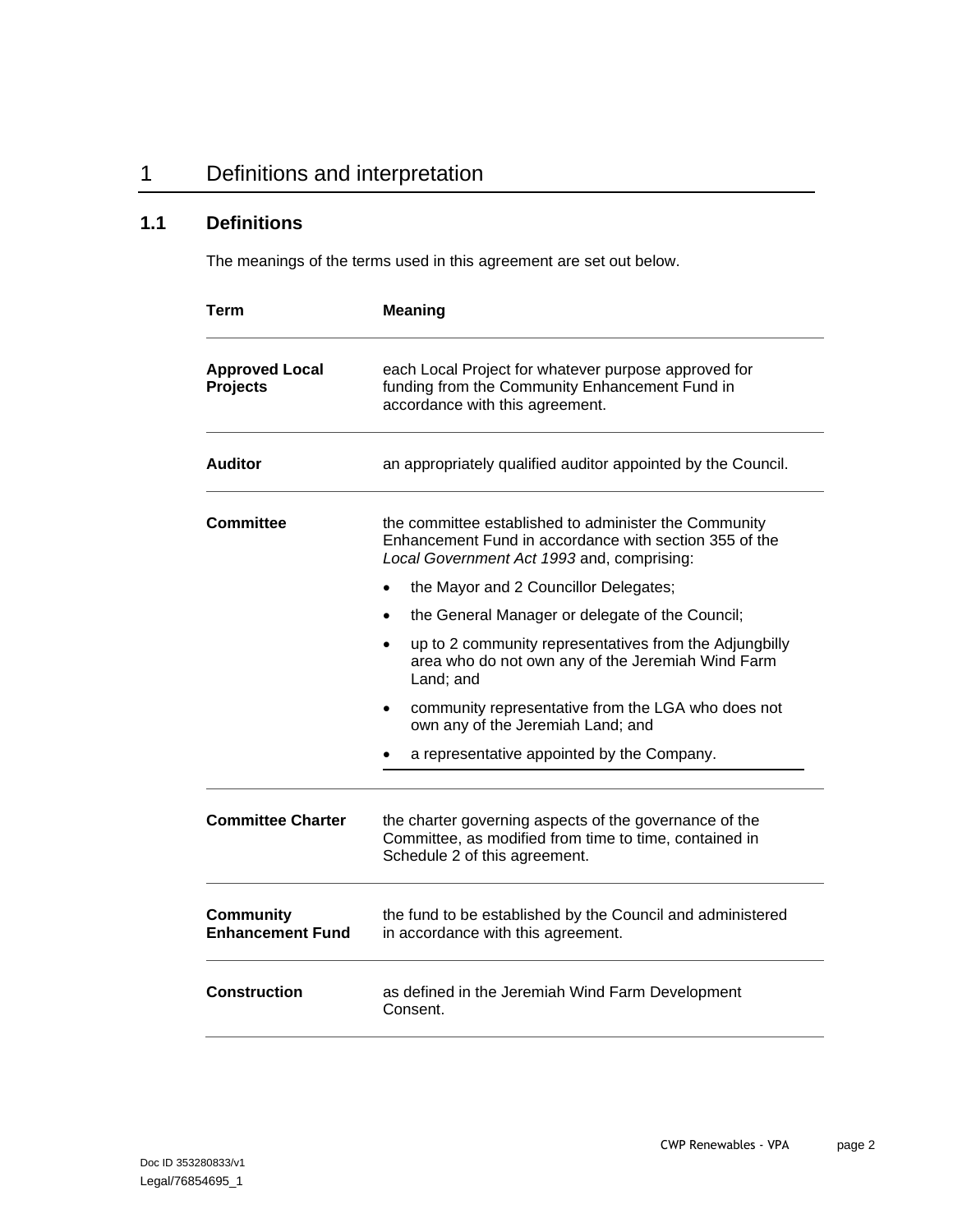| <b>Term</b>                               | <b>Meaning</b>                                                                                                                                                                                                                                                                                                                               |  |
|-------------------------------------------|----------------------------------------------------------------------------------------------------------------------------------------------------------------------------------------------------------------------------------------------------------------------------------------------------------------------------------------------|--|
| <b>Construction</b><br><b>Certificate</b> | has the meaning contained in the EP&A Act 1979.                                                                                                                                                                                                                                                                                              |  |
| <b>Contribution Year</b>                  | means every 12 month period from 1 July each year.                                                                                                                                                                                                                                                                                           |  |
| Costs                                     | includes costs, charges and expenses, including those<br>incurred in connection with advisers. The cost of<br>administering the Community Enhancement Fund shall be<br>paid to Council out of the Monetary Contribution on an as<br>needed basis and shall be no more than \$5,000 per annum,<br>indexed to CPI over the life of the project |  |
| <b>EP&amp;A Act 1979</b>                  | the Environmental Planning and Assessment Act 1979<br>(NSW), as amended from time to time.                                                                                                                                                                                                                                                   |  |
| <b>Index Number</b>                       | the Consumer Price Index for Sydney number or equivalent<br>index published from time to time by the Australian Bureau<br>of Statistics.                                                                                                                                                                                                     |  |
| <b>Intended Turbine</b>                   | each wind turbine permitted to be constructed and, as at the<br>date of commencement of Construction, intended, by the<br>Company, to be constructed as per the final layout plan.                                                                                                                                                           |  |
| <b>Jeremiah Land</b>                      | means:                                                                                                                                                                                                                                                                                                                                       |  |
|                                           | all land on which it is proposed that associated and<br>$\bullet$<br>ancillary infrastructure for the Jeremiah Wind Farm that<br>is within the Cootamundra-Gundagai Regional Council<br>local government area as specified in the Jeremiah<br>Development Consent; and                                                                       |  |
|                                           | the land that is the subject of and is described in the<br>٠<br>Jeremiah Wind Farm Development Application.                                                                                                                                                                                                                                  |  |
| <b>Jeremiah Wind Farm</b>                 | the construction and operation of a wind energy facility to be<br>known as the Jeremiah Wind Farm, on the Jeremiah Land<br>consisting of up to 65 wind turbines, battery storage and<br>associated infrastructure as authorised by the Jeremiah                                                                                              |  |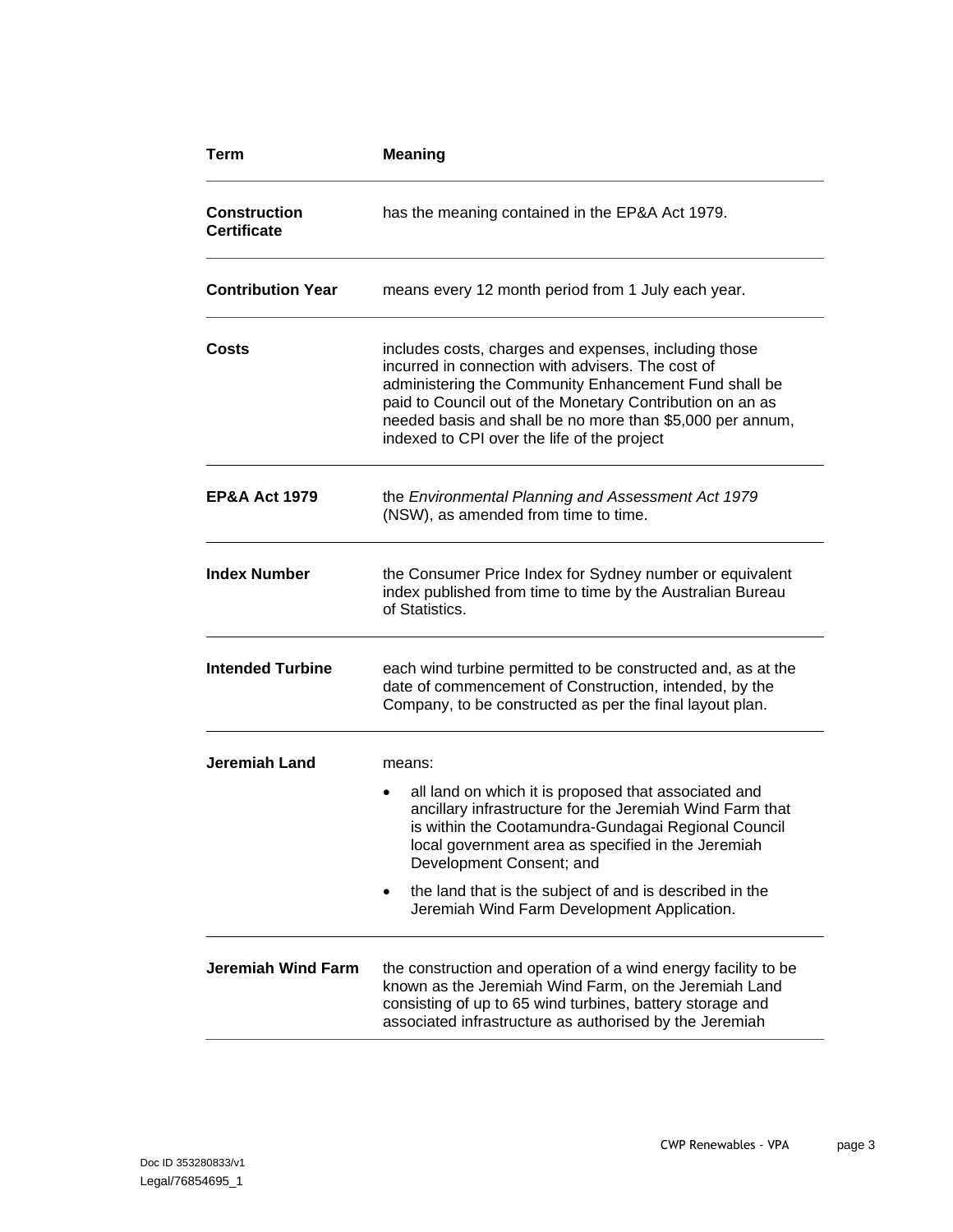| Term                                                           | <b>Meaning</b>                                                                                                                                                                                                                                                                                   |  |
|----------------------------------------------------------------|--------------------------------------------------------------------------------------------------------------------------------------------------------------------------------------------------------------------------------------------------------------------------------------------------|--|
|                                                                | Wind Farm Development Consent. Also referred to in this<br>agreement as the Development.                                                                                                                                                                                                         |  |
| Jeremiah Wind Farm<br><b>Development</b><br><b>Application</b> | the application SSD-22472709 lodged with the Minister for<br>Planning under the EP&A Act 1979, as modified from time to<br>time.                                                                                                                                                                 |  |
| Jeremiah Wind Farm<br><b>Development</b><br><b>Consent</b>     | the development consent granted by the Minister pursuant to<br>the Jeremiah Wind Farm Development Application as<br>modified from time to time.                                                                                                                                                  |  |
| <b>Local Project</b>                                           | any local community purpose that may be considered for<br>funding so that it becomes an approved Local Project.                                                                                                                                                                                  |  |
| <b>Local Projects</b>                                          | any projects proposed to be carried out by members of the<br>community through incorporated or registered not for profit<br>organisations within the Cootamundra-Gundagai Regional<br>Council local government area and located in the vicinity of<br>the Jeremiah Wind Farm which are aimed at: |  |
|                                                                | enhancing any aspect of the local environment<br>1<br>including, but not limited to, ameliorating any impacts<br>from the Jeremiah Wind Farm; or                                                                                                                                                 |  |
|                                                                | 2 providing any community service or facility or benefit<br>or educational assistance,                                                                                                                                                                                                           |  |
|                                                                | which may include the building of a Strategic Fund to<br>develop a single or expensive Local Project that will require<br>significant upfront or multi-year investment.                                                                                                                          |  |
| <b>Mediator</b>                                                | a person appointed as mediator under clause 11.5 of this<br>agreement.                                                                                                                                                                                                                           |  |
| <b>Monetary</b><br><b>Contribution</b>                         | means:<br>from the date of Construction until the Wind Farm is<br>1<br>deemed operational, has been commissioned and is<br>generating electricity, the amount of \$3,500.00 per<br>annum per Intended Turbine to be constructed within<br>Cootamundra-Gundagai Regional Council local            |  |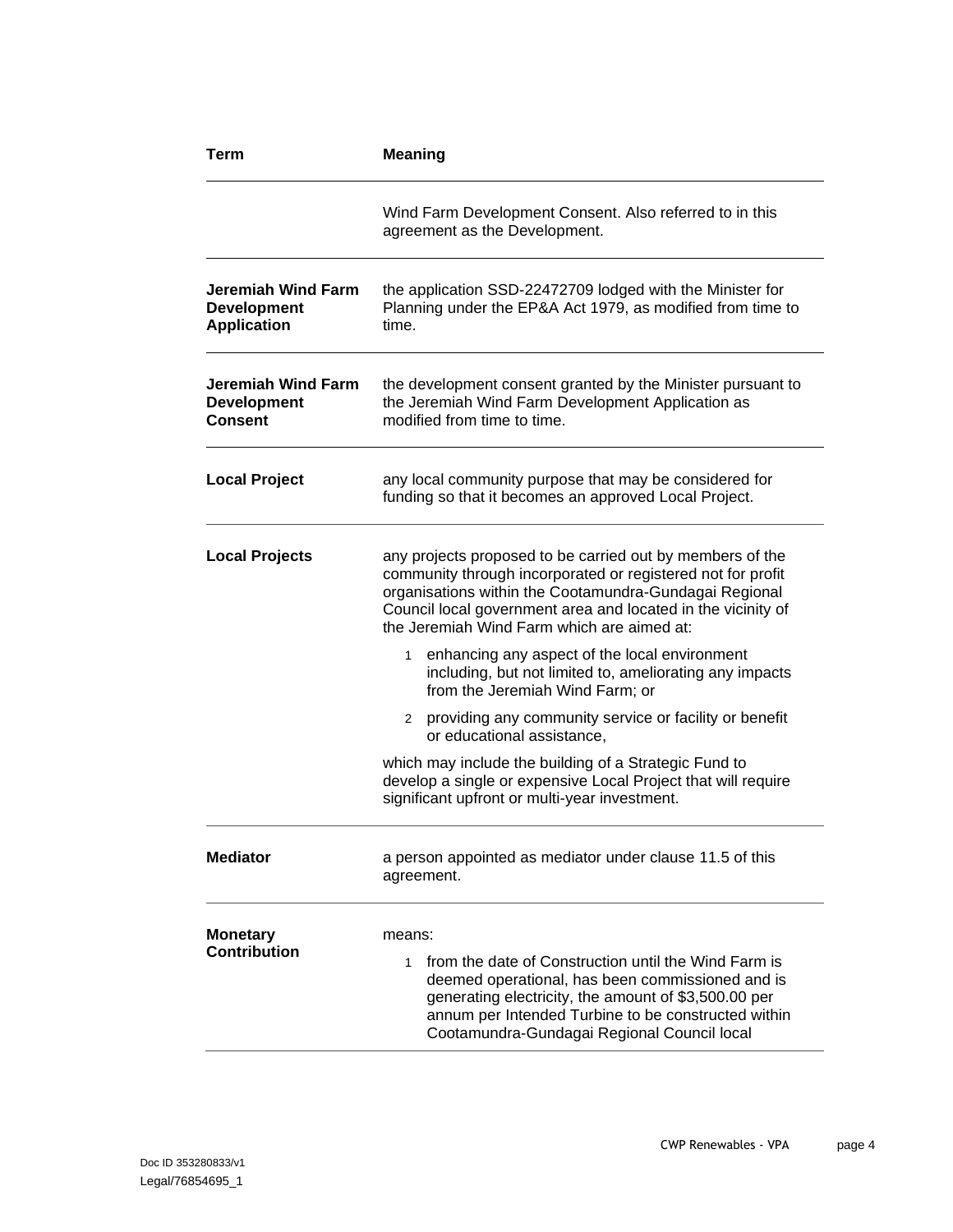| Term                     | <b>Meaning</b>                                                                                                                                                                                                                                                                                                           |  |
|--------------------------|--------------------------------------------------------------------------------------------------------------------------------------------------------------------------------------------------------------------------------------------------------------------------------------------------------------------------|--|
|                          | government area as adjusted in accordance with<br>clause 5.1(b) of this agreement                                                                                                                                                                                                                                        |  |
|                          | 2 after the Wind Farm is deemed operational, has been<br>commissioned and is generating electricity, the<br>amount of \$3,500.00 per annum per Operating<br>Turbine constructed within Cootamundra-Gundagai<br>Regional Council local government area as adjusted<br>in accordance with clause 5.1(b) of this agreement. |  |
| <b>Operating Turbine</b> | each wind turbine constructed and commissioned as part of<br>the Jeremiah Wind Farm which generates electricity into the<br>transmission network during any part of the relevant<br>Contribution Year within Cootamundra-Gundagai Regional<br>Council local government area.                                             |  |
| <b>Regulation</b>        | the Environmental Planning and Assessment Regulation<br>2000 (NSW).                                                                                                                                                                                                                                                      |  |
| <b>Strategic Fund</b>    | an allocation of the Monetary Contribution to an Approved<br>Local Project where money is held by Council and dedicated<br>to a large or multi-year funding commitment.                                                                                                                                                  |  |

#### **1.2 Interpretation**

- (a) Clause headings are for convenience only and will be ignored in the interpretation of this agreement.
- (b) References to a party include the successors and permitted assigns of that party.
- (c) Words importing the singular include the plural and words importing the plural include the singular.
- (d) Words importing a person include a corporation, firm or body corporate.
- (e) Nothing contained in this agreement will be deemed or construed as creating the relationship of partnership.
- (f) References to a month mean a calendar month and a reference to a year means a calendar year.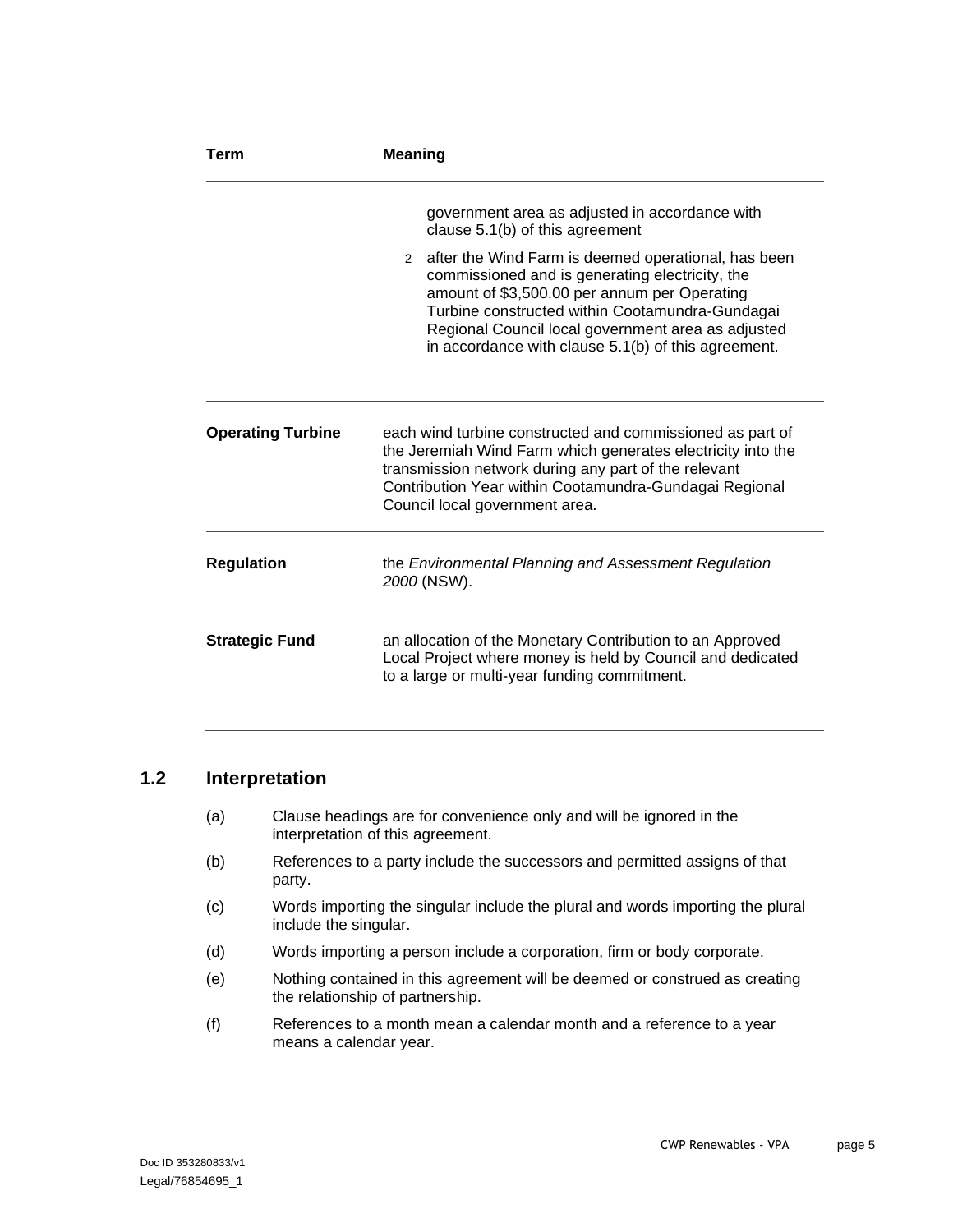- <span id="page-8-1"></span>(g) References to any document include any permitted amendment, supplement to or replacement or novation of the document.
- (h) References to any legislation or to any section or provision of any legislation includes any:
	- (1) statutory modification or re-enactment of or any statutory provision substituted for that legislation, section or provision; or
	- (2) ordinances, by-laws, regulations and other statutory provision substituted for that legislation, section or provision.
- (i) Other grammatical forms of defined words or expressions have corresponding meanings.
- (i) 'Including' and similar expressions are not words of limitation.

## 2 Planning Agreement

The parties agree that this agreement is a planning agreement governed by Subdivision 2 of Division 7.1 of Part 7 of the EP&A Act 1979.

## 3 Application of this agreement

This agreement applies to the Jeremiah Wind Farm Development Consent and evidences the Company and the Company's compliance with the relevant condition(s) of the Jeremiah Development Consent.

## 4 Operation of this agreement

The parties agree that this agreement will not operate or bind the parties unless and until the Company obtains a Construction Certificate.

## <span id="page-8-2"></span>5 Payment of the Monetary Contribution

#### **5.1 The Monetary Contribution**

- (a) The Company must pay to the Council the Monetary Contribution in arrears within 14 days of 1 July of each year for each turbine which was an Intended Turbine or an Operating Turbine (as applicable) during the preceding Contribution Year.
- <span id="page-8-0"></span>(b) The parties agree that the Monetary Contribution will be reviewed on 1 July of each year in accordance with the following formula:

 $MC = A \times B$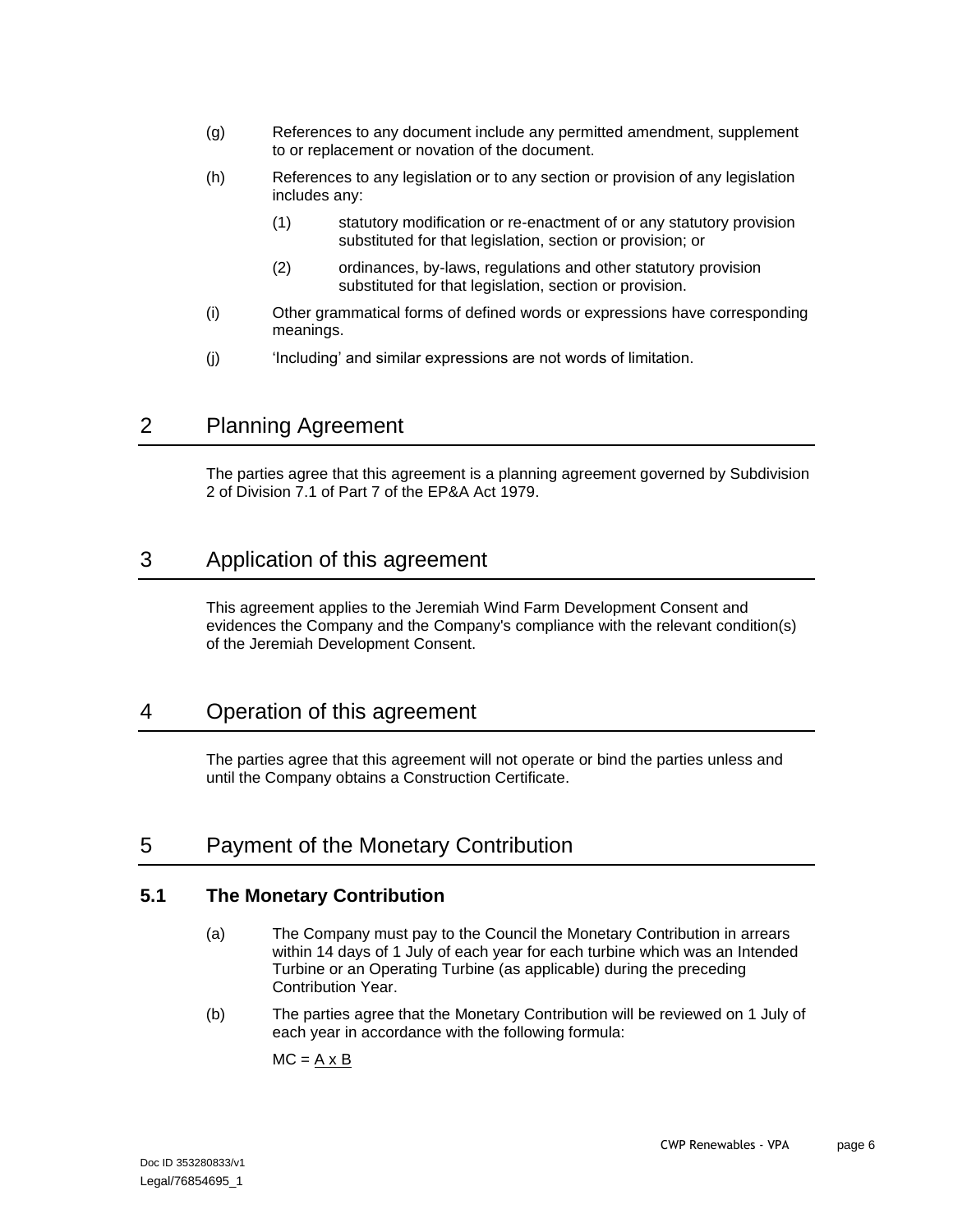$\mathcal{C}$ 

Where:

MC = the Monetary Contribution payable for the following Contribution Year;

A = the Monetary Contribution payable during the Contribution Year just ended;

B = the Index Number last published before the end of the Contribution Year just ended; and

 $C =$  the Index Number last published before the commencement of the Contribution Year just ended.

(c) The monetary contribution is a taxable supply for GST in accordance with Clause [12.](#page-15-0)

#### **5.2 General**

- (a) The obligation of the Company to pay any Monetary Contribution under this agreement will cease on the date on which the last of the Operating Turbines is decommissioned.
- <span id="page-9-0"></span>(b) The parties agree that the Monetary Contribution paid in accordance with this agreement will have the public purpose of facilitating Approved Local Projects.
- (c) The Company agrees to pay interest on any overdue part or whole of the Monetary Contribution payable:
	- (1) from the date on which the overdue part or whole of the Monetary Contribution is due for payment under this agreement;
	- (2) until the date on which the overdue part or whole Monetary Contribution is paid,

at the bank bill swap interest rate within Australia that is published by the Australian Financial Markets Association, during the relevant period when the relevant Monetary Contribution is overdue.

## 6 Community Enhancement Fund

#### **6.1 Establishment of the Community Enhancement Fund**

- (a) The Council must hold and apply all Monetary Contributions paid by the Company under this agreement in accordance with clause [5.2\(b\).](#page-9-0)
- (b) The Council must invest all Monetary Contributions paid by the Company under this agreement in an interest bearing account held in the name of the Council for the purpose of the Community Enhancement Fund pursuant to the provisions of section 625 of the *Local Government Act 1993* (NSW).
- (c) The Council may disburse Monetary Contributions paid by the Company under this agreement to Approved Local Projects that propose to invest the disbursed money for the purposes of the Approved Local Project.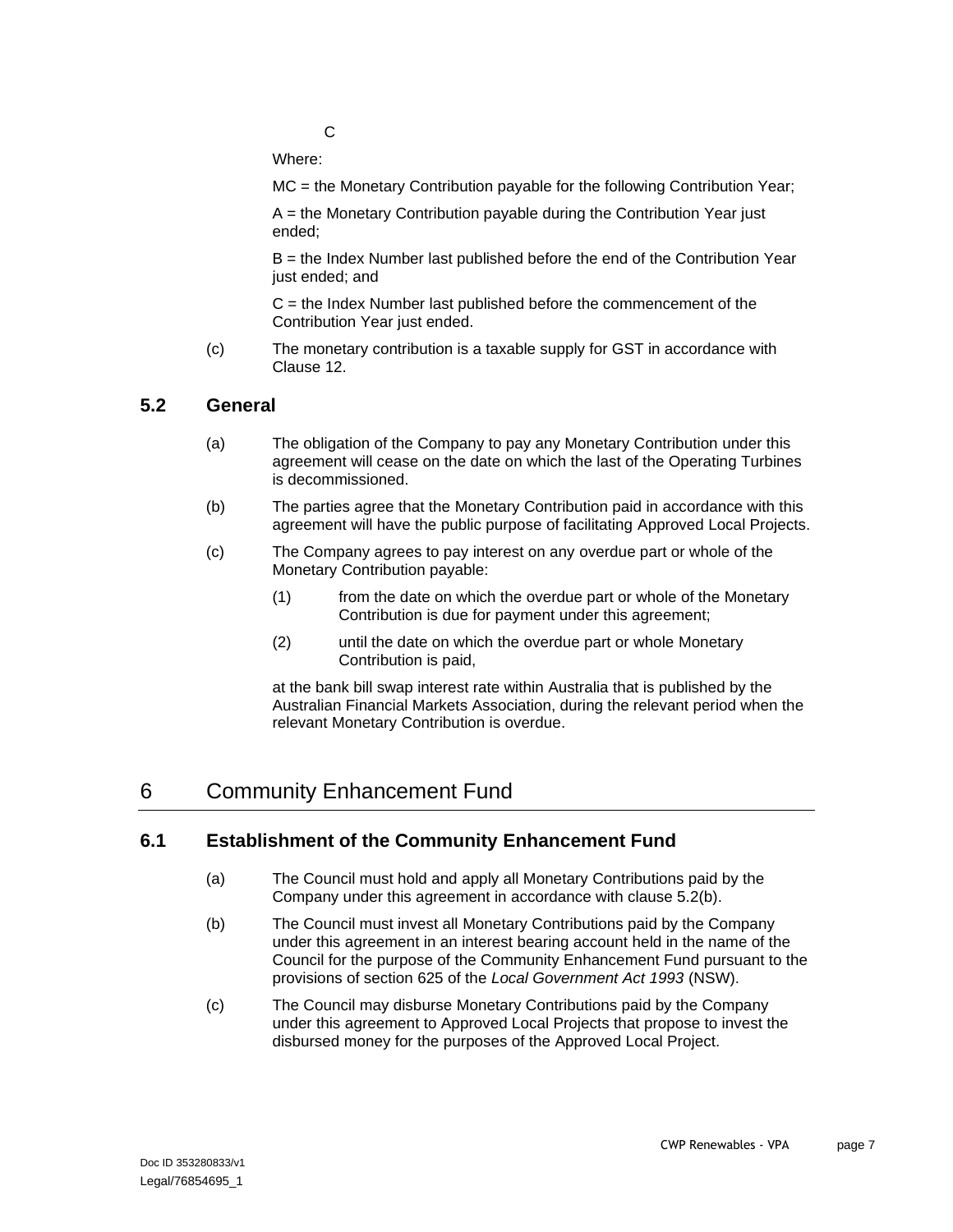#### **6.2 The Committee**

- (a) The Council must establish the Committee on or before the date on which the first instalment of the Monetary Contribution is paid under this agreement;
- (b) The Company must be represented by a company nominated representative on the Committee.
- (c) The Council must procure that the role of the Committee includes:
	- (1) to determine the form in which applications for funding for Local Projects should be funded from the Community Enhancement Fund as required by clause 6.5(a);
	- (2) to recommend to the Council which applications for funding for Local Projects should be funded from the Community Enhancement Fund as required by clause 6.5(a);
	- (3) adherence to a Committee Charter; and
	- (4) to appoint the Auditor as required by clause 6.7(a).

#### **6.3 Call for Funding Applications**

During:

- (a) November to January in each year in which there are funds in the Community Enhancement Fund; or
- (b) any further period determined by the Council,

the Council must publicly advertise in the Council's newsletter and on the Council's website (or any periodic Council publication) and in the local newspapers the availability of funds in the Community Enhancement Fund and call for applications to be made to the Council, in the form required by the Council, from the public, community groups and individuals for funding for Local Projects (**Funding Applications**).

#### **6.4 Notification to Company**

The Council must procure that the Committee:

- (a) notifies the Company of each application made for funding for Local Projects from the Community Enhancement Fund;
- (b) if requested by the Company, consult with the Company in relation to applications made for funding for Local Projects from the Community Enhancement Fund;
- (c) provide regular updates (acting reasonably) to the Company in relation to the implementation and delivery of the funds, particularly in respect to the requirements set out in clause [6.5\(a\);](#page-11-0) and
- (d) notifies the Company of each Local Project which is to be funded from the Community Enhancement Fund, including the amounts of any funding.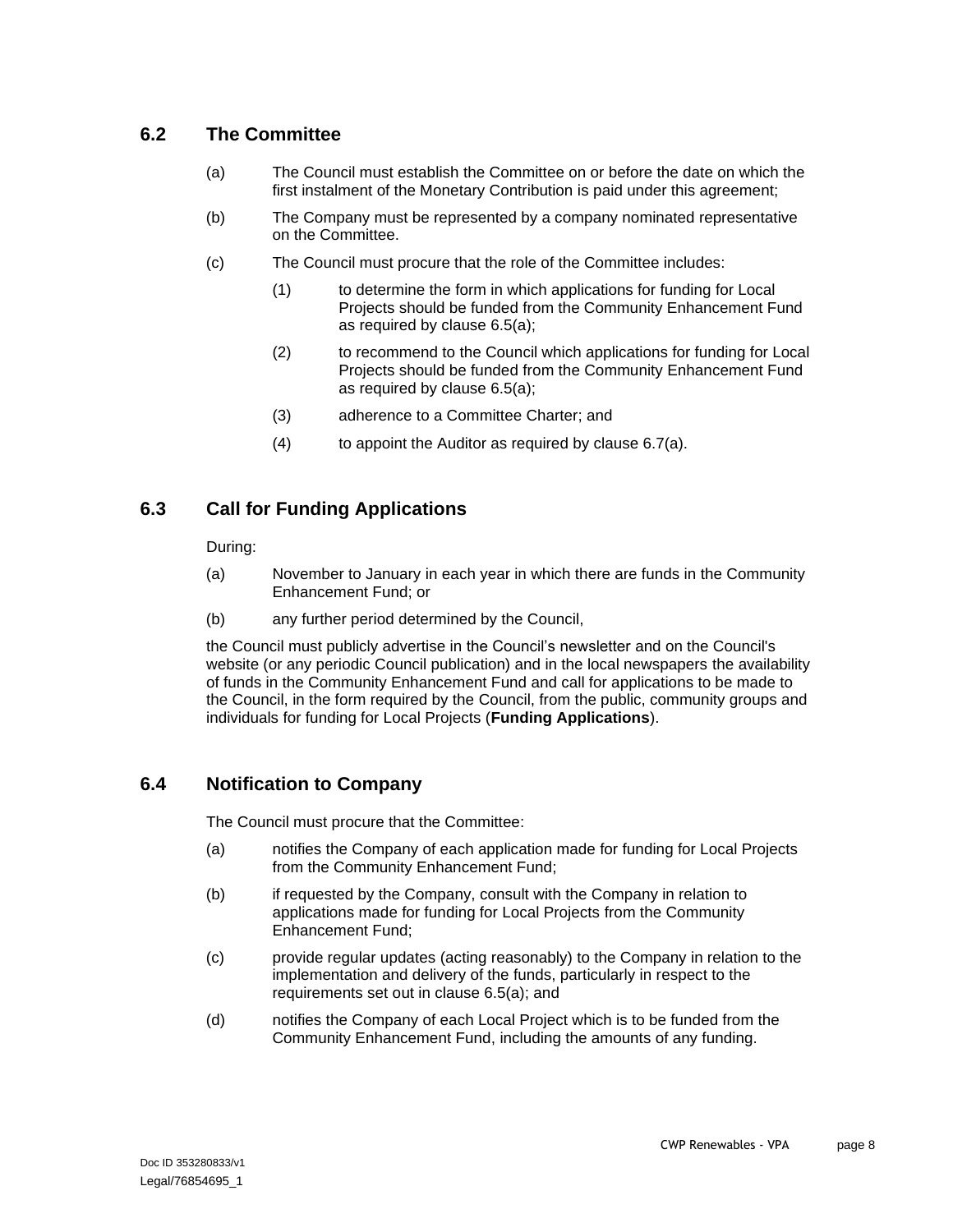### <span id="page-11-3"></span><span id="page-11-1"></span><span id="page-11-0"></span>**6.5 Allocation of Funds**

- (a) Notwithstanding any clause to the contrary, the Council must procure that the funds from the Community Enhancement Fund be:
	- (1) in each Contribution Year, allocated in the following percentages:
		- (A) 30% to Local Projects with transport asset maintenance purposes; and
		- (B) 70% to Local Projects with community purposes; and
	- (2) in the initial 2 Contribution Years, allocated to the Local Projects in and in proximity to Adjungbilly. Local Projects in such area will at all times be considered to a higher regard than to other Local Projects in the Cootamundra-Gundagai Regional Council local government area.
- (b) The Council must procure that the Committee makes recommendations to the Council as to which of the Funding Applications the Committee recommends be funded from the Community Enhancement Fund.
- (c) The agreement expressly authorises the Council to progressively or otherwise pool funds to fund prioritised Local Projects as recommended by the Committee.
- (d) The Council must:
	- (1) consider the funding recommendations of the Committee;
	- (2) consider any Committee consultation with the Company pursuant to clause 6.4(b);
	- (3) procure that Council confirms which Local Projects will be funded from the Community Enhancement Fund in accordance with the recommendations of the Committee; and
	- (4) pay funds from the Community Enhancement Fund to each Approved Local Project, and may require each Approved Local Project to enter into a Funding Agreement where appropriate.

#### <span id="page-11-2"></span>**6.6 Public Recognition**

- (a) The Council must publicly and positively acknowledge:
	- (1) the payment of the Monetary Contribution by the Company; and
	- (2) the Company's role in funding any Approved Local Projects via the Community Enhancement Fund.
- (b) The form of public acknowledgment required by clause [6.6\(a\)](#page-11-2) is to be agreed by the Council and the Company (acting reasonably) but must include:
	- (1) the prominent inclusion of the Company's logo in any advertisement for Funding Applications or an announcement made in relation to the Approved Local Projects and funding determinations; and
	- (2) where appropriate for particular approved Local Projects, a permanent sign recognising that the Approved Local Project was funded by the Company via the Community Enhancement Fund.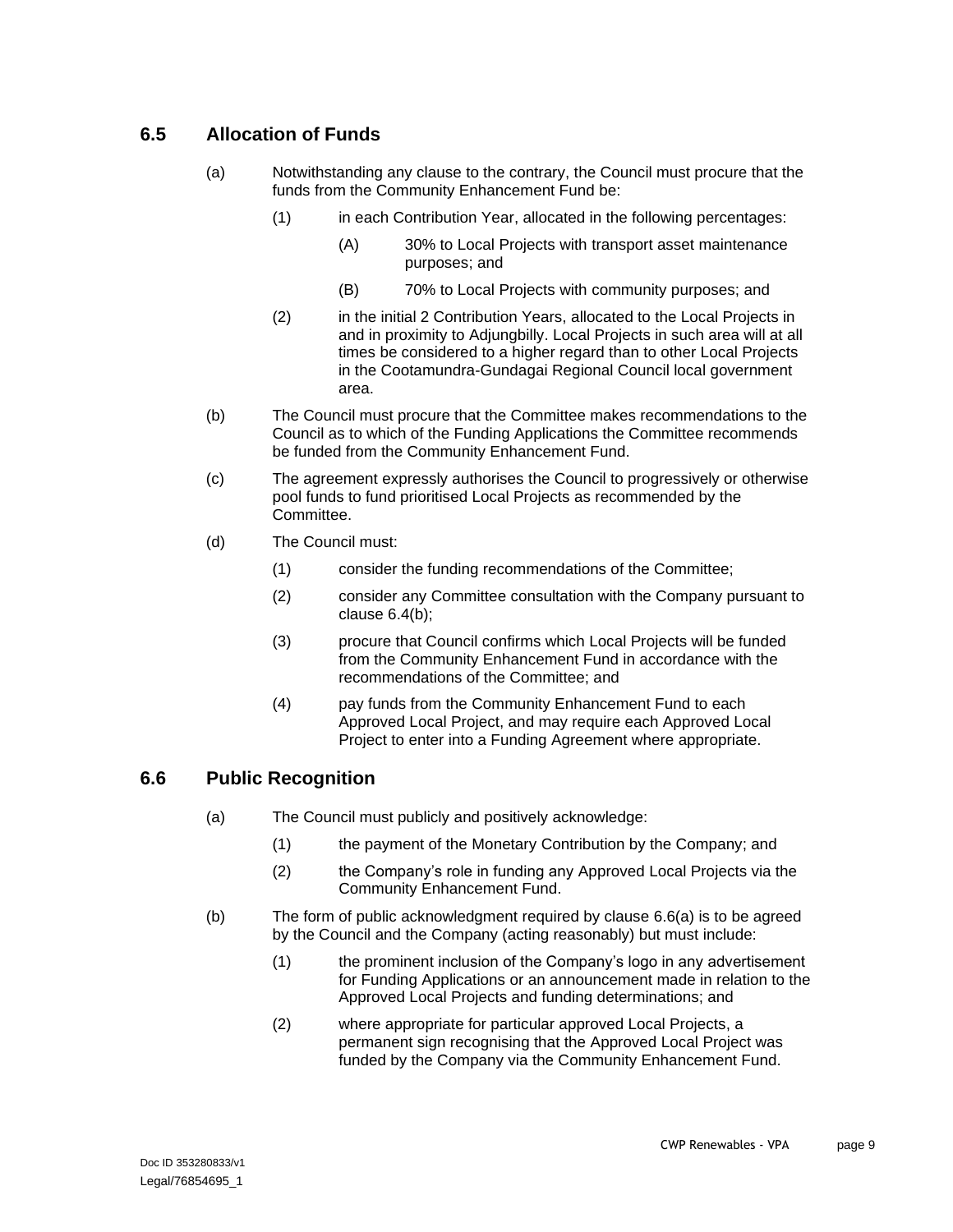### <span id="page-12-2"></span>**6.7 Auditing**

- (a) During each year in which there are funds in the Community Enhancement Fund, the Council must appoint an Auditor to reconcile:
	- (1) the Monetary Contribution paid by the Company under clause [5;](#page-8-2)
	- (2) any payments made by the Council in accordance with clause [6.5;](#page-11-3)
	- (3) any money that is withheld from annual disbursement for the purpose of building a Strategic Fund to apply towards a specific Approved Local Project;

and identify any corrective payments required.

- (b) The Company and the Council must make any corrective payments identified by the Auditor as being necessary to reconcile the Community Enhancement Fund.
- (c) The costs of the Auditor will be paid out of the Community Enhancement Fund.

## 7 Application of sections 7.11 and 7.12 of the EP&A Act 1979 to the Development

The parties agree that as the Jeremiah Wind Farm is excluded from the application of these sections, the terms of this agreement and the Community Enhancement Fund are, in effect, offered by the Company in substitution for the contributions that would otherwise be made under those sections.

## 8 No Registration

The parties agree that this agreement will not be registered on the Jeremiah Land pursuant to section 7.6 of the EP&A Act 1979.

## <span id="page-12-1"></span>9 Disposal by the Company of its interest in the Development

- (a) Subject to clause [9\(b\),](#page-12-0) prior to the Company disposing of any part of its interest in the Jeremiah Wind Farm to any third party, the Company must procure entry by that third party into an agreement with the Council and the Minister (as appropriate) on substantially the same terms and conditions as this agreement.
- <span id="page-12-0"></span>(b) The Company may transfer and assign this agreement to a related body corporate (as that term is defined in the *Corporations Act 2001* (Cth)) without the need to enter into a new agreement, provided that the Company must provide notice of such transfer or assignment to the Council promptly after it has been affected.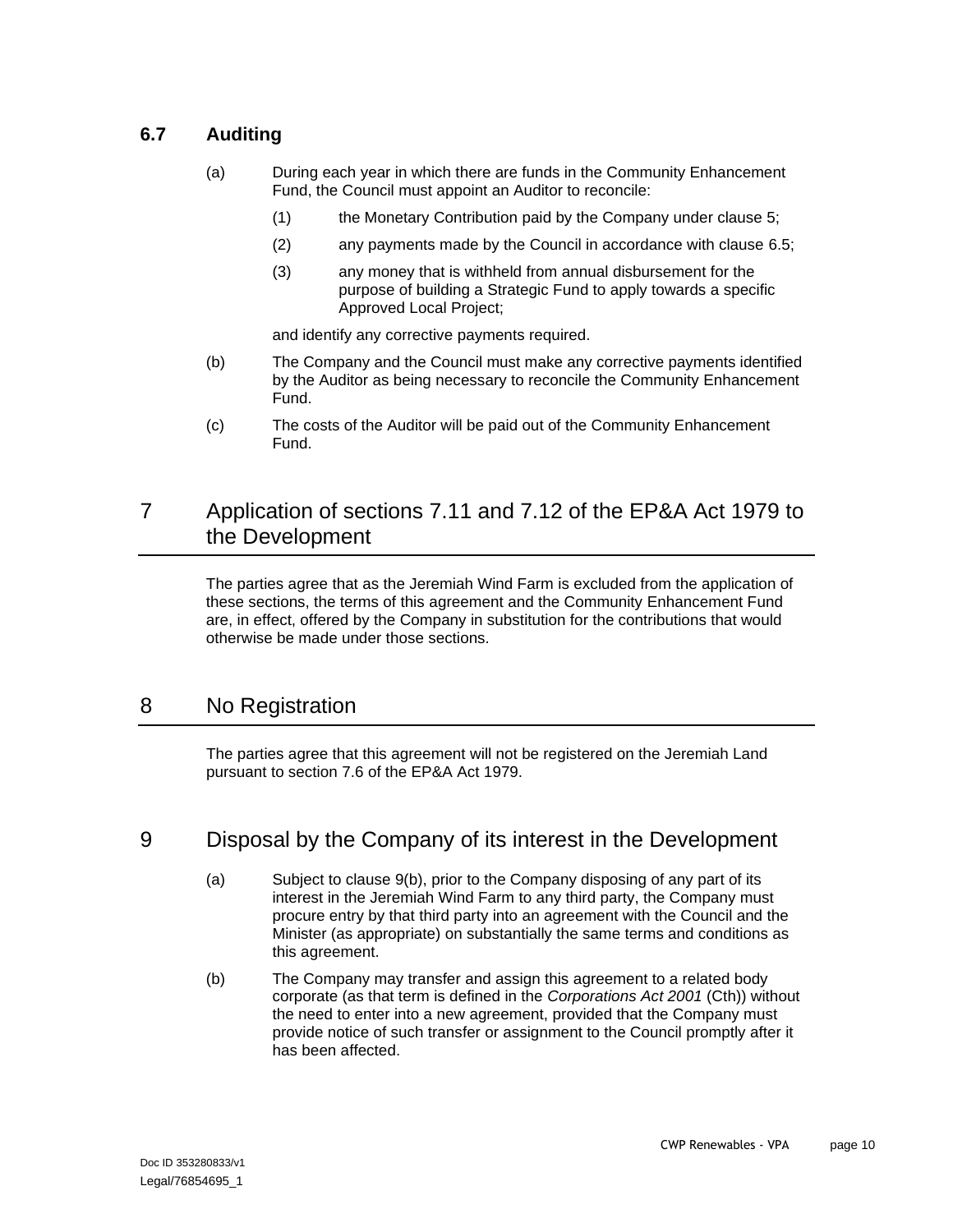<span id="page-13-1"></span>(c) Subject to the Company complying with its obligations under clause [9\(a\)](#page-12-1) or clause [9\(b\),](#page-12-0) the Council will release the Company from any further obligation under this agreement on and from the date on which it ceases to have any interest in the Jeremiah Wind Farm.

### 10 No fetter

Nothing in this agreement shall be construed as requiring the Council to do anything that would cause it to be in breach of any of its obligations at law, and without limitation, nothing shall be construed as limiting or fettering in any way the exercise of any statutory discretion or duty.

## <span id="page-13-2"></span>11 Dispute Resolution

#### **11.1 Notice of Dispute**

If a party claims that a dispute has arisen under this agreement (**Claimant**), it must give written notice to the other party (**Respondent**) stating the matters in dispute and designating as its representative a person to negotiate the dispute (**Claim Notice**).

#### **11.2 Response to Notice**

Within 20 business days of receiving the Claim Notice, the Respondent must notify the Claimant of its representative to negotiate the dispute.

#### **11.3 Negotiation**

The nominated representatives must:

- (a) meet to discuss the matter in good faith within 10 business days after service by the Respondent of notice of its representative; and
- (b) use reasonable endeavours to settle or resolve the dispute within 15 business days after they have met.

#### **11.4 Further Notice if not Settled**

If the dispute is not resolved within 15 business days after the nominated representatives have met, either party may give to the other a written notice calling for determination of the dispute (**Dispute Notice**).

#### <span id="page-13-0"></span>**11.5 Mediation**

The parties agree that a dispute shall be mediated if it is the subject of a Dispute Notice, in which case:

(a) the parties must agree the terms of reference of the mediation within 5 business days of the receipt of the Dispute Notice (the terms shall include a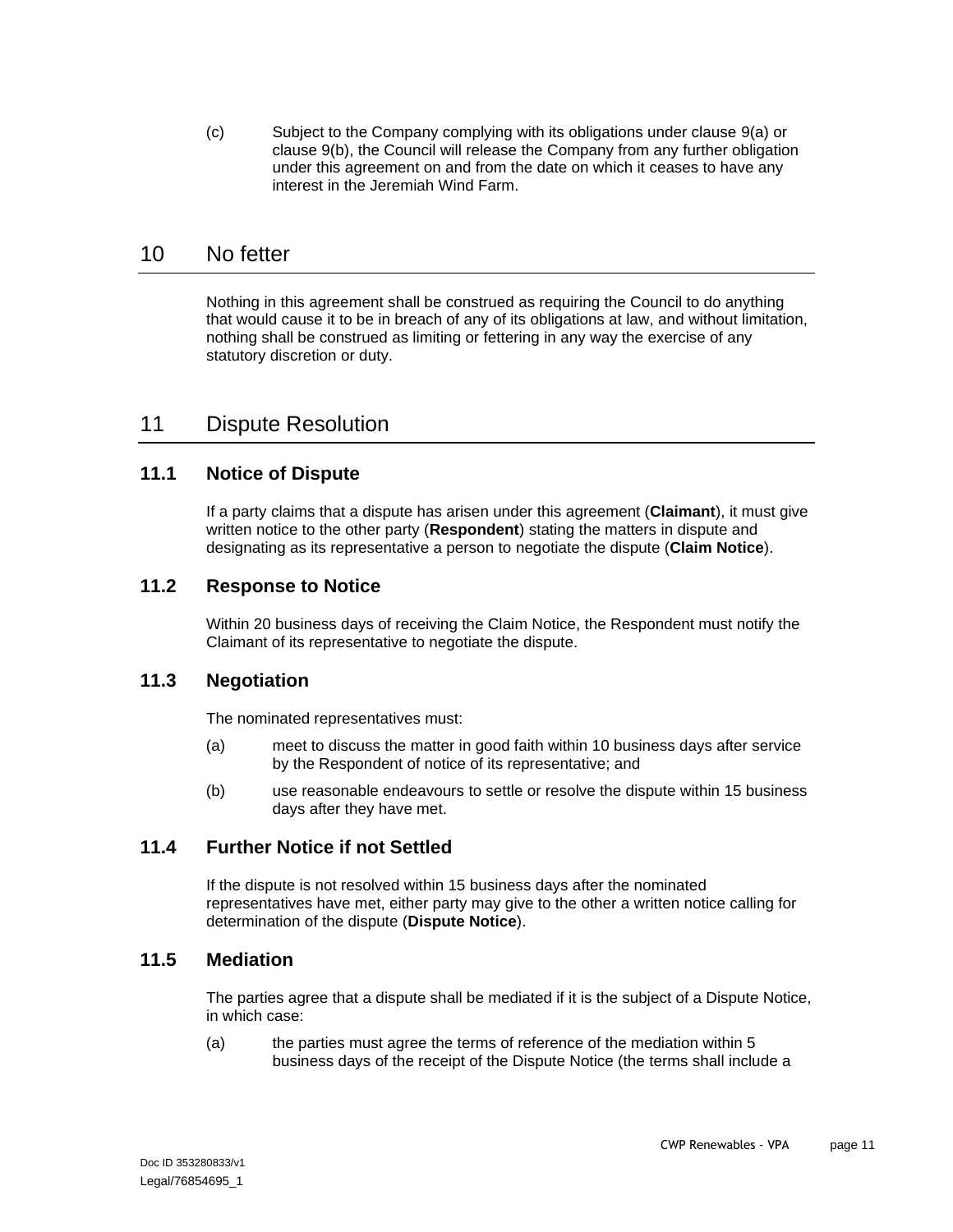requirement that the mediation rules of the Institute of Arbitrators and Mediators Australia (NSW Chapter) apply);

- (b) the appointment of a Mediator will be agreed between the parties, or failing agreement within 5 business days of receipt of the Dispute Notice, either party may request the President of the Institute of Arbitrators and Mediators Australia (NSW Chapter) apply to appoint a mediator;
- (c) the Mediator appointed pursuant to this clause [11.5](#page-13-0) must:
	- (1) have reasonable qualifications and practical experience in the area of the dispute; and
	- (2) have no interest or duty which conflicts or may conflict with her function as mediator, she being required to fully disclose any such interest or duty before her appointment;
- (d) the Mediator shall be required to undertake to keep confidential all matters coming to her knowledge by reason of her appointment and performance of her duties;
- (e) the parties must within 5 business days of receipt of the Dispute Notice notify each other of their representatives who will be involved in the mediation;
- (f) the parties agree to be bound by any mediation settlement and may only initiate judicial proceedings in respect of a dispute which is the subject of a mediation settlement for the purpose of enforcing that mediation settlement;
- (g) in relation to costs and expenses:
	- (1) each party will bear their own professional and expert costs incurred in connection with the mediation;
	- (2) the costs of the Mediator will be shared equally by the parties unless the Mediator determines a party has engaged in vexatious or unconscionable behaviour in which case the Mediator may require the full costs of the mediation to be borne by that party.

#### **11.6 Litigation**

If the dispute is not finally resolved in accordance with clause [11.5,](#page-13-0) either party is at liberty to litigate the dispute.

#### **11.7 Exchange of information**

The parties acknowledge that the purpose of any exchange of information or documents or the making of any offer of settlement pursuant to this clause is to attempt to settle the dispute between the parties. No party may use any information or documents obtained through the dispute resolution process established by this clause [11](#page-13-2) for any purpose other than an attempt to settle a dispute between the parties.

#### **11.8 Continue to perform obligations**

Each party must continue to perform its obligations under this agreement, notwithstanding the existence of a dispute.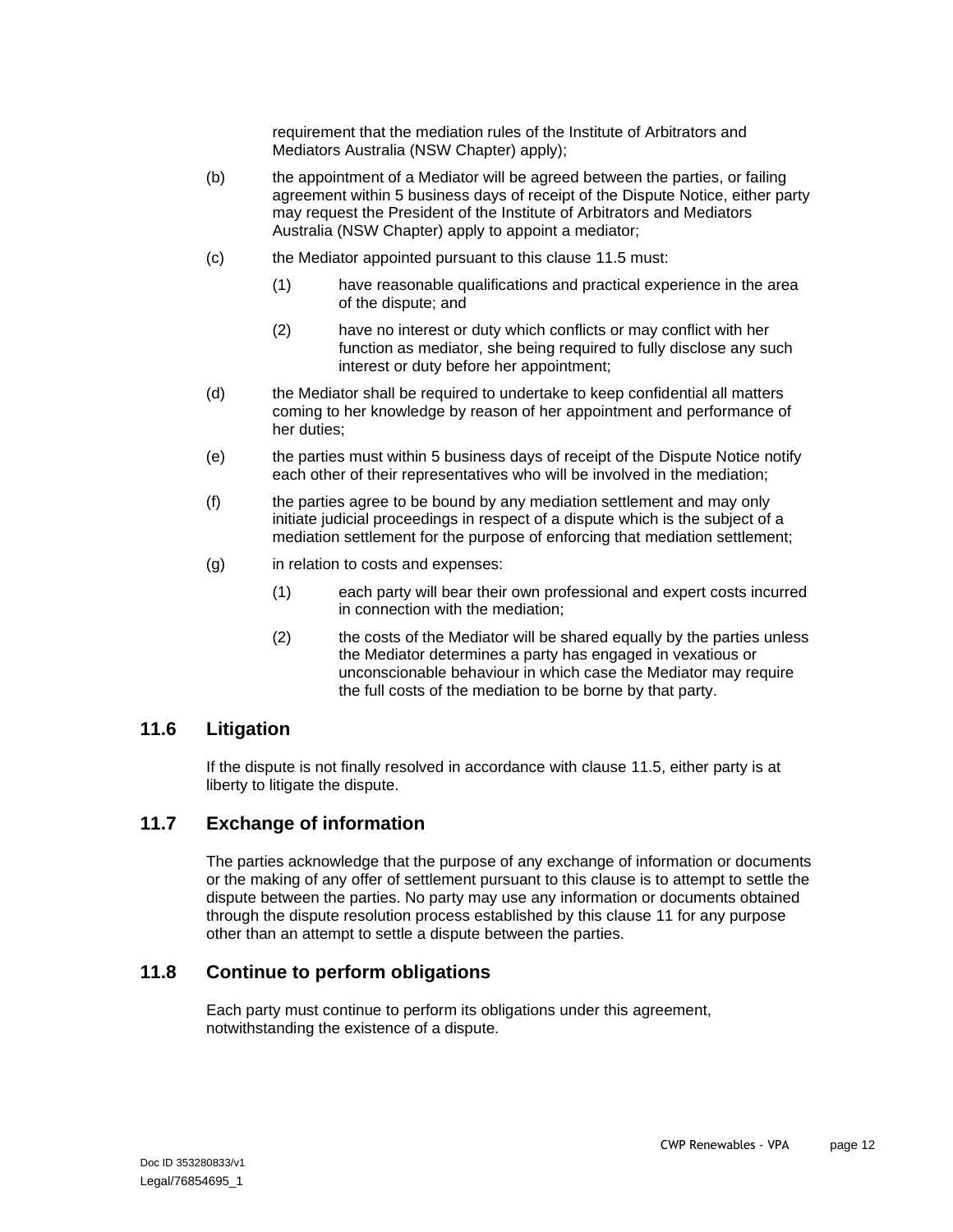#### <span id="page-15-1"></span><span id="page-15-0"></span>**12.1 Interpretation**

- (a) Except where the context suggests otherwise, terms used in this clause [12](#page-15-0) have the meanings given to those terms by the *A New Tax System (Goods and Services Tax) Act 1999* (as amended from time to time).
- (b) In this clause [12:](#page-15-0)
	- (1) "**monetary consideration**" means any consideration expressed as an amount of money; and
	- (2) **"non taxable supply"** means a supply that is not a taxable supply.
- (c) Any part of a supply that is treated as a separate supply for GST purposes (including attributing GST payable to tax periods) will be treated as a separate supply for the purposes of this clause.
- (d) A reference to something done (including a supply made) by a party includes a reference to something done by any entity through which that party acts.

#### **12.2 Reimbursements**

Any payment or reimbursement required to be made under this agreement that is calculated by reference to a cost, expense, or other amount paid or incurred will be limited to the total cost, expense or amount less the amount of any input tax credit to which an entity is entitled for the acquisition to which the cost, expense or amount relates.

#### <span id="page-15-2"></span>**12.3 Additional amount of GST payable**

If GST becomes payable on any supply made by a party (**"Supplier"**) under or in connection with this agreement:

- (a) any amount payable or consideration to be provided under any provision of this agreement (other than this clause), for that supply is exclusive of GST;
- (b) any party (**"Recipient"**) that is required to provide consideration to the Supplier for that supply must pay an additional amount to the Supplier equal to the amount of the GST payable on that supply (**"GST Amount"**) at the same time as any other consideration is to be first provided for that supply; and
- (c) the Supplier must provide a tax invoice to the Recipient for that supply, no later than the time at which the GST Amount for that supply is to be paid in accordance with this clause.

#### **12.4 Variation**

(a) If the GST Amount properly payable in relation to a supply (as determined in accordance with clause [12.3\)](#page-15-2), varies from the additional amount paid by the Recipient under clause [12.3,](#page-15-2) then the Supplier will provide a corresponding refund or credit to, or will be entitled to receive the amount of that variation from, the Recipient.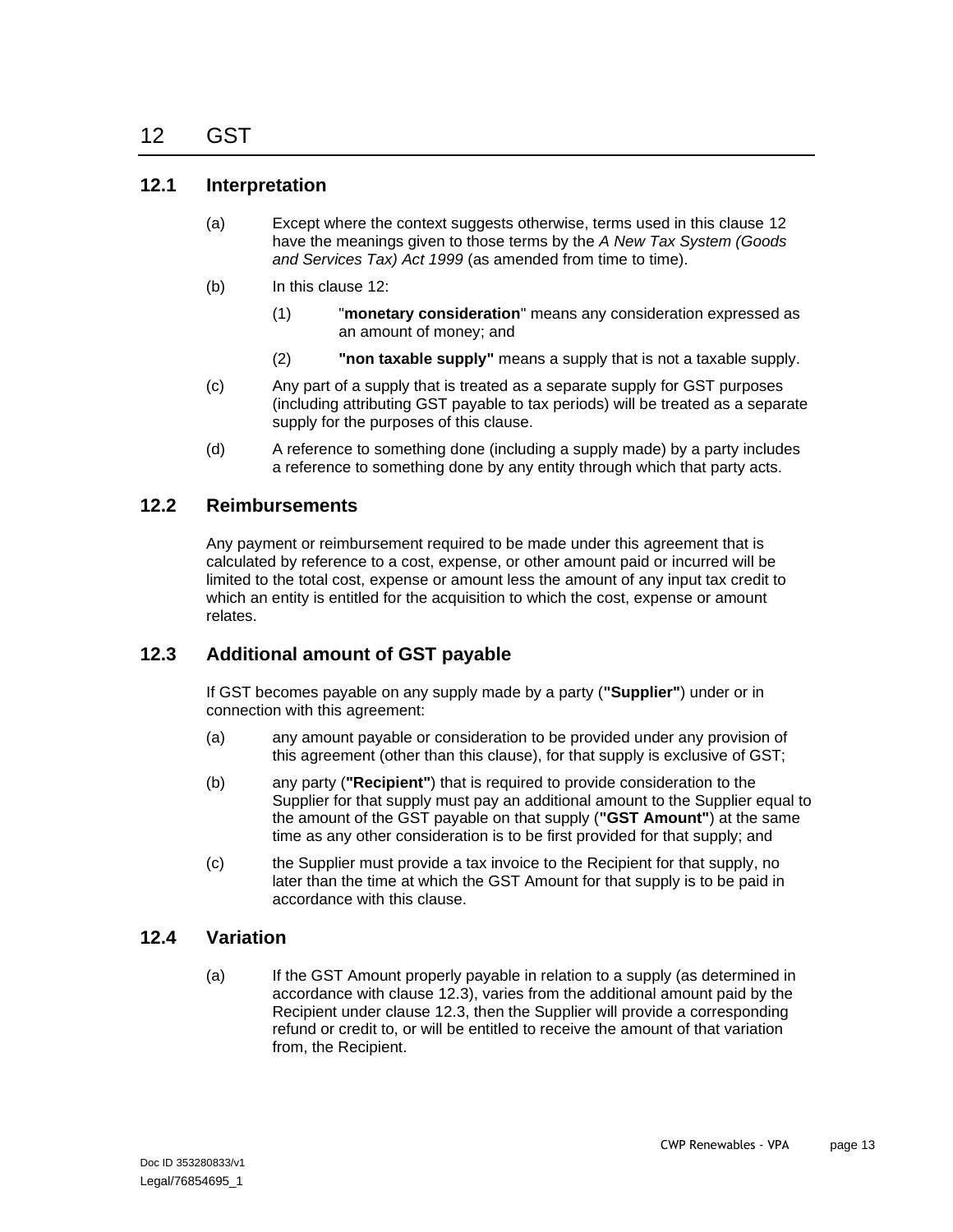(b) The Supplier must issue an adjustment note to the Recipient in respect of any adjustment event occurring in relation to a supply made under or in connection with this agreement as soon as reasonably practicable after the Supplier becomes aware of the adjustment event.

## 13 General

#### **13.1 Costs**

The parties agree to meet their own Costs in connection with:

- (a) the negotiation, preparation and execution of this agreement;
- (b) performing its obligations under this agreement; and
- (c) the advertising and exhibiting of this agreement in accordance with the EP&A Act 1979.

#### <span id="page-16-0"></span>**13.2 Notices**

- (a) A party notifying or giving notice under this agreement must do so in writing addressed to that party in accordance with the details nominated in Schedule 1 (or any alternative details nominated to the sending party by notice).
- (b) A notice given in accordance with clause [13.2\(a\)](#page-16-0) will be deemed to have been given and received:
	- (1) if delivered, on receipt;
	- (2) if posted via registered post, three business days after posting;
	- (3) if sent by email on confirmation of the correct transmission of the email; and
	- (4) any notice received after 5.00 pm or on a day not a business day shall be deemed to have been received at 9.00 am on the next business day.

#### **13.3 Waiver**

- (a) The fact that a party fails to do, or delays in doing, something the party is entitled to do under this agreement, does not amount to a waiver of any obligation of, or a breach of obligation by, another party;
- (b) A waiver by a party is only effective if it is in writing and signed by the party against whom the waiver is claimed;
- (c) A written waiver by a party is only effective in relation to the particular obligation or breach in respect of which it is given. It is not to be taken as an implied waiver of any other obligation or breach or as an implied waiver of that obligation or breach in relation to any other occasion.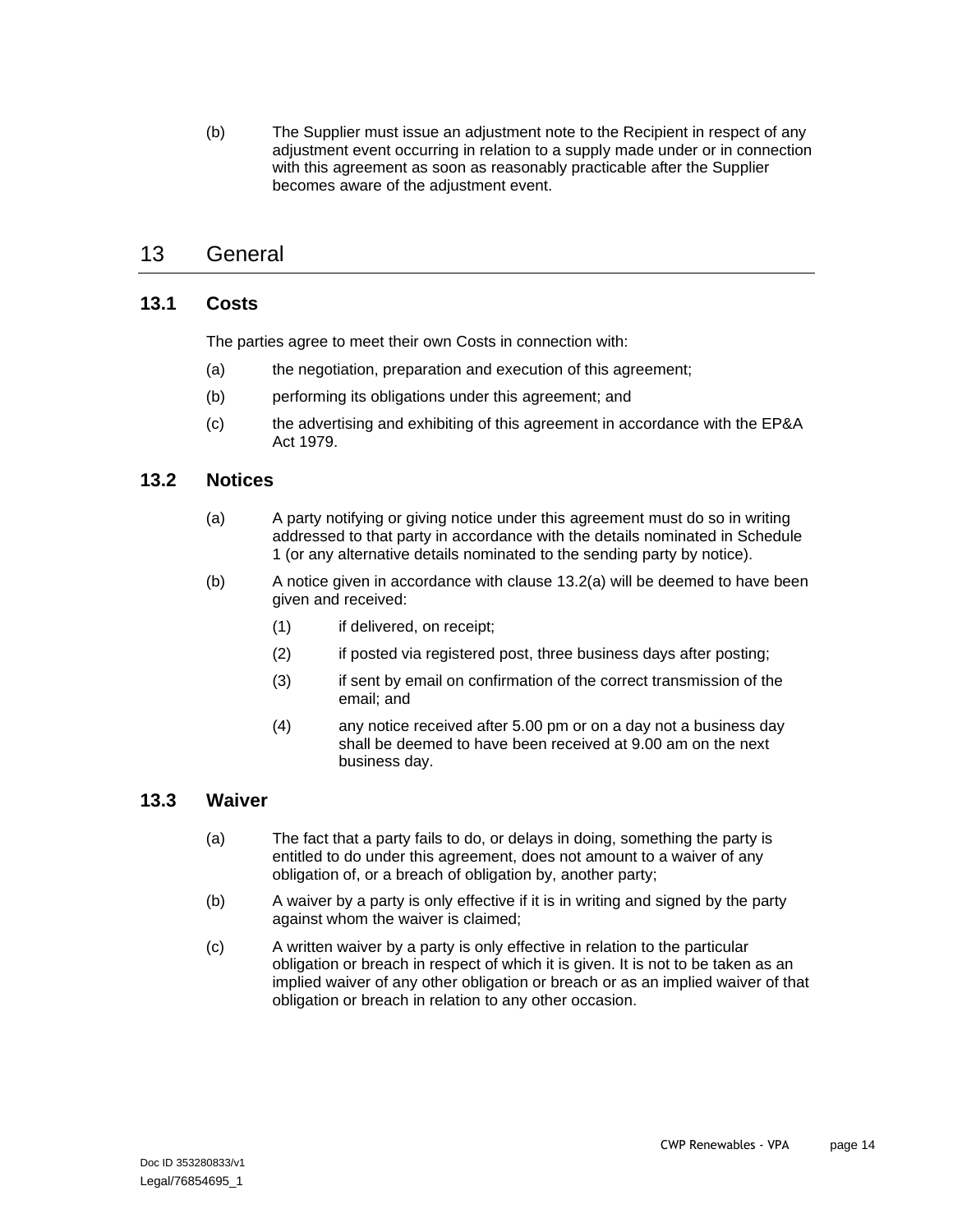#### **13.4 Governing Law**

This agreement is governed by New South Wales law and each party irrevocably submits to the exclusive jurisdiction of courts exercising jurisdiction in New South Wales and courts of appeal from them in respect of any proceedings arising out of or in connection with this agreement.

#### **13.5 Prior Agreements Superseded**

This agreement:

- (a) wholly replaces and excludes all prior agreements, correspondence, negotiations, representations, explanations and statements between the parties covering or in connection with the matters covered by this agreement; and
- (b) is the entire agreement between the parties in respect of the matters covered by this agreement.

#### **13.6 Modification of Agreement**

- (a) The parties note that pursuant to clause 25C of the Regulation, this Agreement may be amended or revoked by further agreement in writing signed by the parties to the Agreement (including by means of a subsequent planning agreement).
- (b) The parties note that in the event that this agreement is amended or revoked, Council is to ensure that public notice of the proposed amendment or revocation is given in accordance with clause 25D of the Regulation.

#### **13.7 Representations and Warranties**

The parties represent and warrant that they have power to enter into this agreement and comply with their obligations under the agreement and that entry into this agreement will not result in the breach of any law.

#### <span id="page-17-0"></span>**13.8 Severability**

- (a) If any provision of this agreement is invalid under the law of any jurisdiction the provision is enforceable in that jurisdiction to the extent that it is not invalid, whether it is in severable terms or not.
- (b) Clause [13.8\(a\)](#page-17-0) does not apply where the provision to be severed would materially adversely affect the nature or extent of a party's obligations under this agreement.

#### **13.9 Confidentiality, Media Releases and Enquiries**

- (a) The parties agree that the terms of this executed agreement are not confidential and this agreement may be treated as a public document and exhibited or reported without restriction by any party.
- (b) If requested by a party, the other party must not issue, publish or authorise any media release or advertisement concerning this agreement, without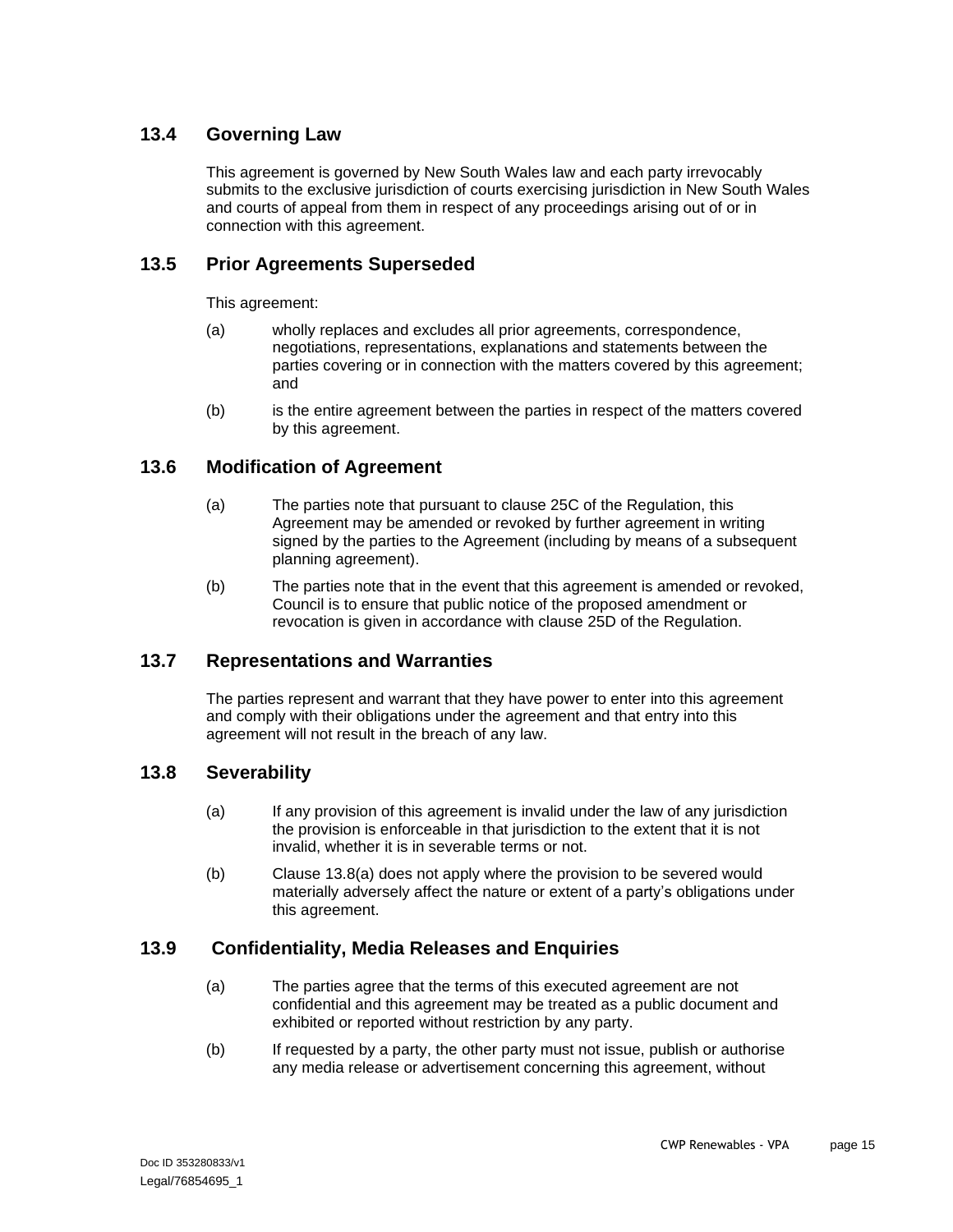obtaining the other party's prior written approval (which approval may not be unreasonably withheld).

#### **13.10 Counterparts**

This agreement may be executed in any number of counterparts that together will constitute one instrument. A party may execute this agreement by signing any counterpart.

#### **13.11 No Fiduciary Relationship**

Nothing in this agreement will be construed or interpreted as constituting the relationship between the parties as that of a partnership, joint venture or any form of fiduciary relationship.

#### **13.12 Further Acts**

Each party must promptly execute all documents and do all things reasonably required to effect, perfect or complete this agreement and all transactions incidental to it.

#### **13.13 Enforcement**

Subject to compliance with clause [11,](#page-13-2) this agreement may be enforced by any party in any court of competent jurisdiction.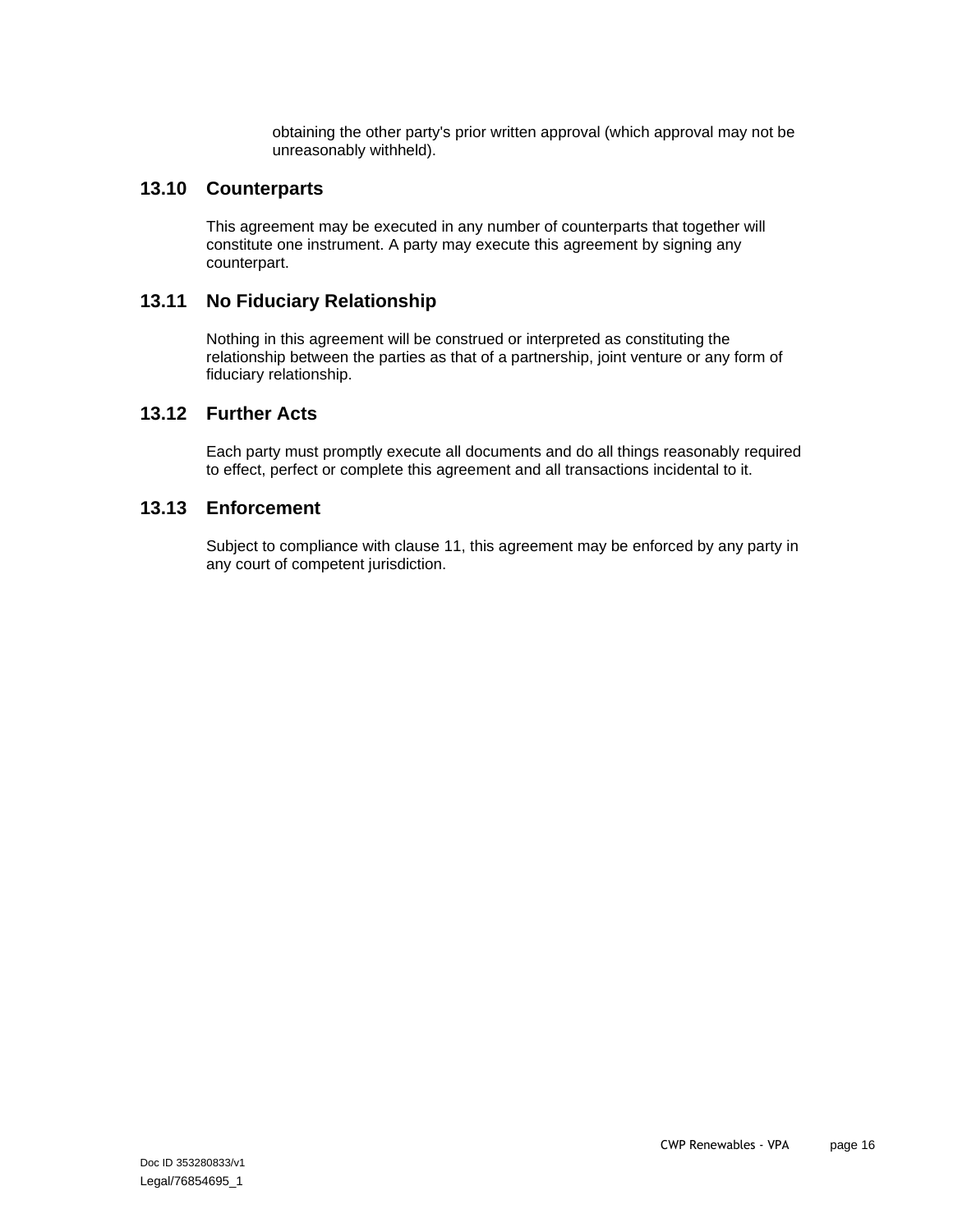## Schedule 1

## Schedule 1: Notice Details

|           | Cootamundra-Gundagai Regional Council                     |
|-----------|-----------------------------------------------------------|
| Address   | <b>PO Box 420</b><br>Cootamundra NSW 2590                 |
| Attention | General Manager                                           |
| Email     | mail@cgrc.nsw.gov.au                                      |
|           |                                                           |
|           | Jeremiah Wind Farm Pty Ltd<br><b>C/O CWP Renewables</b>   |
| Address   | Suite 1.01, Level 1, 17 Moore Street<br>Canberra ACT 2601 |
| Attention | <b>Company Secretary</b>                                  |
| Email     | JWF.notices@cwprenewables.com                             |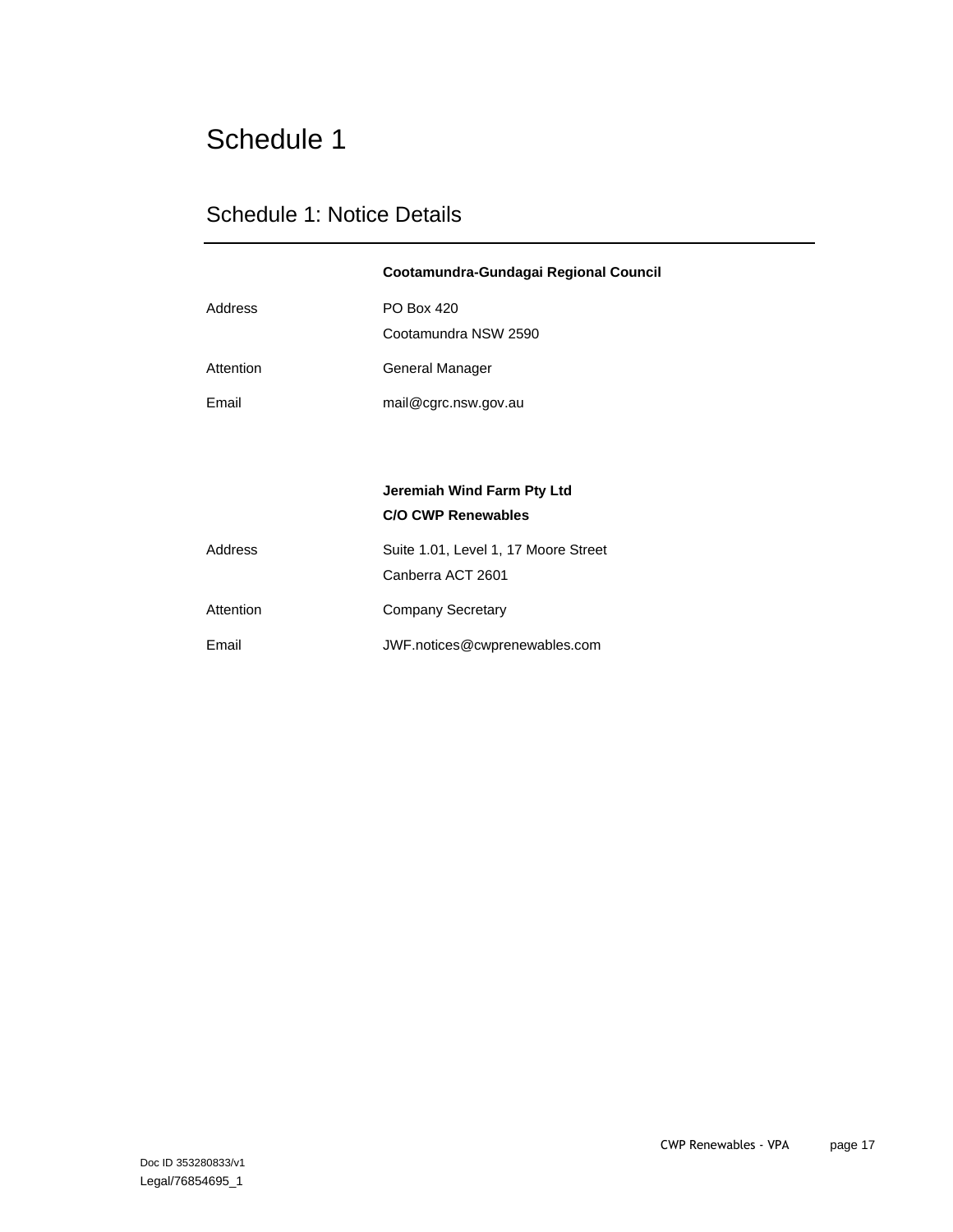## Executed as an agreement

Signed and delivered for **Cootamundra-Gundagai Regional Council**

| sign<br>here<br>Phillip McMurray (Feb 18, 2022 03<br>$7$ GMT+11)         |        |
|--------------------------------------------------------------------------|--------|
| <b>Authorised Officer</b>                                                |        |
| <i>print</i> Phillip McMurray                                            |        |
| in the presence of                                                       |        |
| sign<br>here Marianne McAnerney                                          |        |
| Witness                                                                  |        |
| print Marianne McInerney<br>name                                         |        |
| 18/02/2022                                                               | (Date) |
| Charlie Sheahan (Feb 18, 2022 11:20 GMT+11)<br><b>Authorised Officer</b> |        |
| Mayor                                                                    |        |

in the presence of

[Marianne McInerney](https://au1.documents.adobe.com/verifier?tx=CBJCHBCAABAA2J2BcSH_y2nghxfbjPS2UtmJyEZKuxBy)<br><sup>Marianne McInerney (Feb 18, 2022 11:22 GMT+11)</sup>

Marianne McIr

Marianne McInerney

18/02/2022

 $_$ \\_(Date)